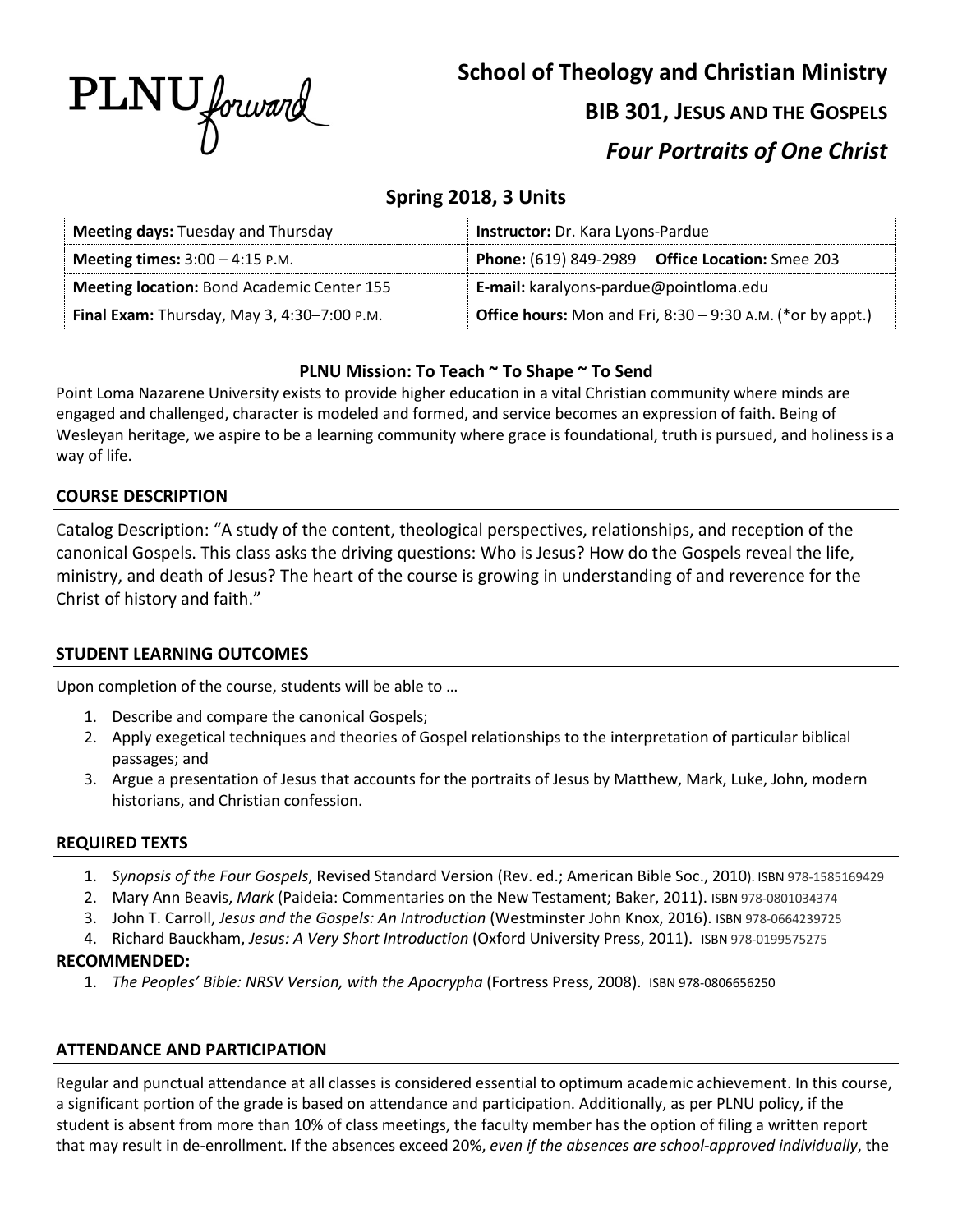student will be de-enrolled without notice. If the date of de-enrollment is past the last date to withdraw from a class, the student will be assigned a grade of W or WF consistent with university policy in the grading section of the catalog. See **Academic Policies** in the undergrad student catalog.

## **PLNU COPYRIGHT POLICY**

Point Loma Nazarene University, as a non-profit educational institution, is entitled by law to use materials protected by the US Copyright Act for classroom education. Any use of those materials outside the class may violate the law.

## **PLNU ACADEMIC ACCOMMODATIONS POLICY**

If you have a diagnosed disability, please contact PLNU's Disability Resource Center (DRC) within the first two weeks of class to demonstrate need and to register for accommodation by phone at 619-849-2486 or by e-mail at [DRC@pointloma.edu.](mailto:DRC@pointloma.edu) See [Disability Resource Center](http://www.pointloma.edu/experience/offices/administrative-offices/academic-advising-office/disability-resource-center) for additional information.

#### **INCOMPLETES AND LATE ASSIGNMENTS**

All assignments are to be submitted/turned in by the beginning of the class session when they are due, as indicated by the schedule below. A late assignment is automatically subject to a 10% reduction in grade. Each 24-hour period subsequent to the time it was due, the instructor will deduct another 10%.

## **PLNU ACADEMIC HONESTY POLICY**

Students should demonstrate academic honesty by doing original work and by giving appropriate credit to the ideas of others. Academic dishonesty is the act of presenting information, ideas, and/or concepts as one's own when in reality they are the results of another person's creativity and effort. A faculty member who believes a situation involving academic dishonesty has been detected may assign a failing grade for that assignment or examination, or, depending on the seriousness of the offense, for the course. Faculty should follow and students may appeal using the procedure in the university Catalog. Se[e Academic Policies](http://catalog.pointloma.edu/content.php?catoid=18&navoid=1278) for definitions of kinds of academic dishonesty and for further policy information. *Dr. Lyons-Pardue believes that when a student commits academic dishonesty—cheating or plagiarizing he/she insults the professor and betrays his/her peers. Worse damage is done to the student's own character and education. The outcome may be the highest penalties for the offense.*

#### **INCLUSIVE LANGUAGE**

The School of Theology and Christian Ministry is committed to the equality of women and men. Recognizing that people have often used the English language in ways that imply the exclusion or inferiority of women, the school urges students, faculty, and staff to avoid sexist language in public discourse, in classroom discussion, and in their writings. Thus, terms like "man" or "mankind" or the pronoun "he," should not be used to refer to all humans. Instead "humanity," "humans," and "he or she" better acknowledge women as full persons.

#### **FINAL EXAMINATION POLICY**

This course's final exam is scheduled for **Thursday, May 3, 4:30–7:00 P.M.** (See the [Class Schedules](http://www.pointloma.edu/experience/academics/class-schedules) site.) Absolutely no requests for early examinations or alternative days will be approved.

#### **USE OF TECHNOLOGY**

Students are encouraged to use technology, especially the Canvas site, for learning and communication outside of class. *In class, however, the professor has banned the use of electronic devices*, except by permission or in the case of specific need. (Please speak to Dr. Lyons-Pardue if you require a laptop for learning purposes and we can make adjustments.) For the sake of optimal student learning, knowing well the distractions available with just one click, laptops, iPads, and any mobile phones are banned during class. Your brain thanks you (as do your fellow students & professor & grade).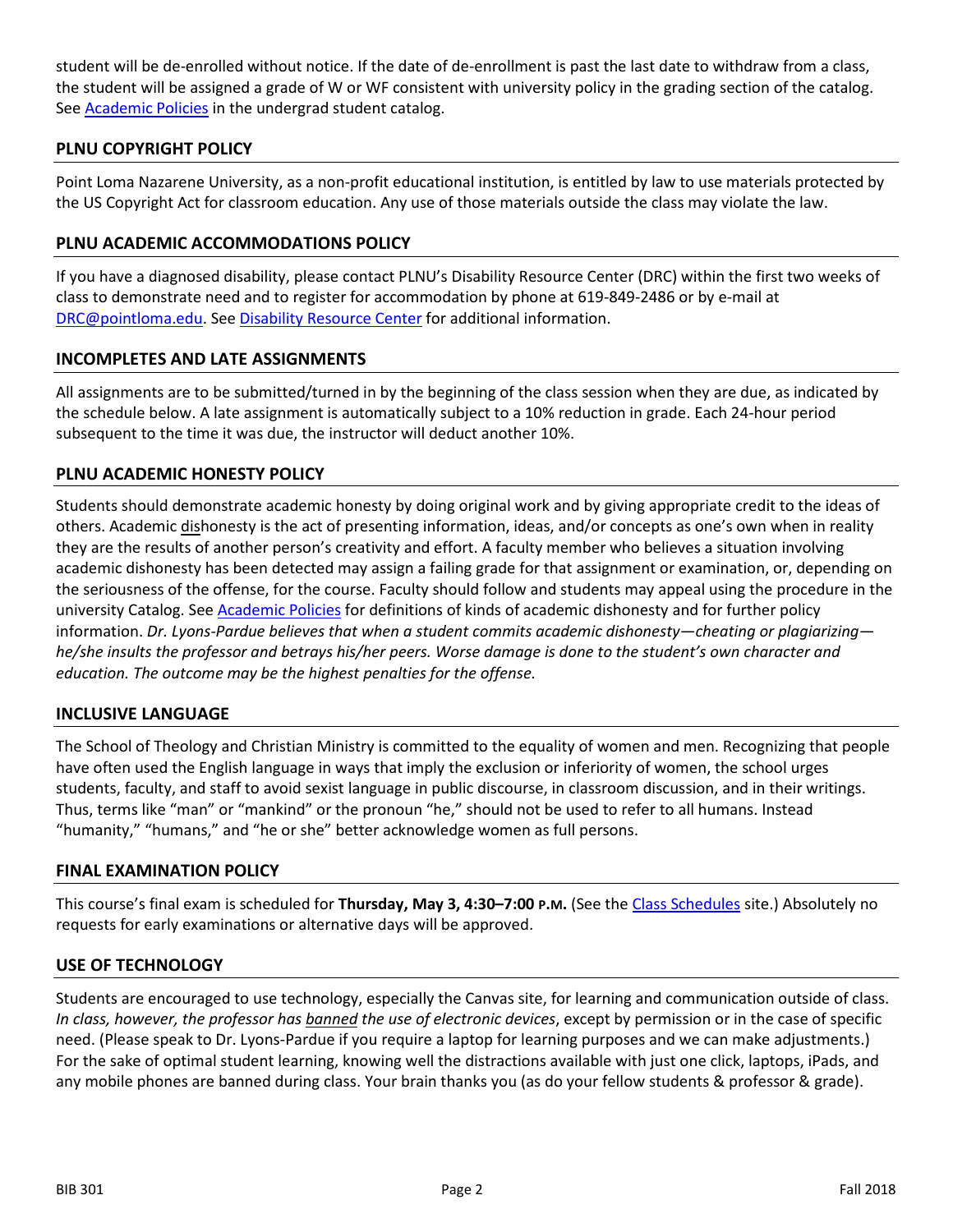| This course will be graded on a 1,000-point scale. The following are the grading categories and point-values: |  |  |
|---------------------------------------------------------------------------------------------------------------|--|--|
|                                                                                                               |  |  |

| <b>Assessment Item</b>                           | % of Total GRADE    |
|--------------------------------------------------|---------------------|
| <b>Class Attendance</b>                          | $10% = 100$ points  |
| <b>Reading Comprehension Quizzes</b>             | $25% = 250$ points  |
| "Who Is Jesus?" 2-part project                   | $15% = 150$ points  |
| <b>Small Papers/Presentation</b>                 |                     |
| Dictionary Abstract                              | $20% = 200$ points  |
| <b>Wiley Lecture</b>                             |                     |
| Final Interpretive Project (and supporting work) | $30\% = 300$ points |

**Class Attendance** is worth 10% of the student's total grade. These may seem like "fluff points," but they awarded based on the conviction that the class functions best when all students are present and contributing. (Two tardy arrivals will be considered an absence.)

Perfect attendance = 100 pts; 2 absences (or equivalent) = 90 pts; 3 absences = 60 pts; 4 absences = 20 pts;  $\leq$  5 absences = 0 pts (See attendance policy.)

**Reading Comprehension** is vital for the class to function at an optimal level. For this reason, students will take eight quizzes over their week's reading (See Course Schedule). The online Canvas quiz is to be completed before Thursday's class. Reading assignments are heavier in the first half of the semester, in light of the final project. *Fulfills Outcomes #1-3.*

The **"Who Is Jesus?" Group/Individual Project** will consist of two parts. The first will be a group exercise in the first or second week of class. Students will work together to describe Jesus in one page (50 pts. possible; each group member will receive same score). In the final exam period, after a semester spent closely reading the Synoptic Gospels and inquiring into the person of Jesus, each student will submit a revised statement of her/his perspective on Jesus, making note of new insights and answering a focused prompt on the subject (100 pts. possible). *Fulfills Outcome #3.*

## **Small Papers / Presentation**

- **1. Dictionary Article Abstract and Presentation:** From a list of instructor-approved options, the student will select one topic (with an assigned presentation/due date; See Course Schedule). Summarize the article topic in 250- 300 words based on research in the *specified* Bible Dictionary (example provided on Canvas). The student must make copies of his/her abstract for each class member and the professor (exception 50 pts will be based on the quality, comprehensibility, and selection of examples of the in-class presentation (3-5 minutes). The remaining 25 points are based on the submitted written abstract; including the quality of writing, accuracy, and selection of additional salient information for presentation. This ongoing learning exercise helps teach the class; it serves to introduce a diverse body of scholarly topics and literature to the class, while holding each student responsible for educating her classmates. *This is not a line-by-line paraphrase or condensation of the original.*  Instead, by summarizing accurately in your own words and presenting relevant examples, you demonstrate understanding. *Fulfills Outcomes #1-2.*
- **2. Wiley Lecture Report and Reflection:** Dr. Shelly Rambo is giving the Wiley lectures in Theology (Feb. 14-16, 2018). Her topic, *"Faith in Post-traumatic Times: Encountering Resurrection Wounds*,*"* has overlapping themes with our course. Students must attend at least two; if there is a scheduling conflict, speak to the professor. The student's Report will summarize (in complete sentences and paragraphs) the two lectures s/he attended. The Reflection portion will answer this question: How does or should Christian worship of a wounded Savior inform our response to traumas in our world/sphere of influence? (Approx. 800 words; 75 pts.) *Fulfills Outcome #3.*

The **Final Interpretive Project** (300 pts) relies on the creative integration of the careful exegetical learning expressed in the Exegetical Worksheet (due as supporting documentation at the same time as the Final project). For most students it will be comprised of a 10-15 minute video, either of a sermon or a Bible Study, accompanied by a manuscript or detailed lesson plan/outline. The Gospel passages eligible for study will be provided to students in the first 1/3 of the class. Students may petition to write a more traditional academic paper on the passage. Also, by petition, a student may do a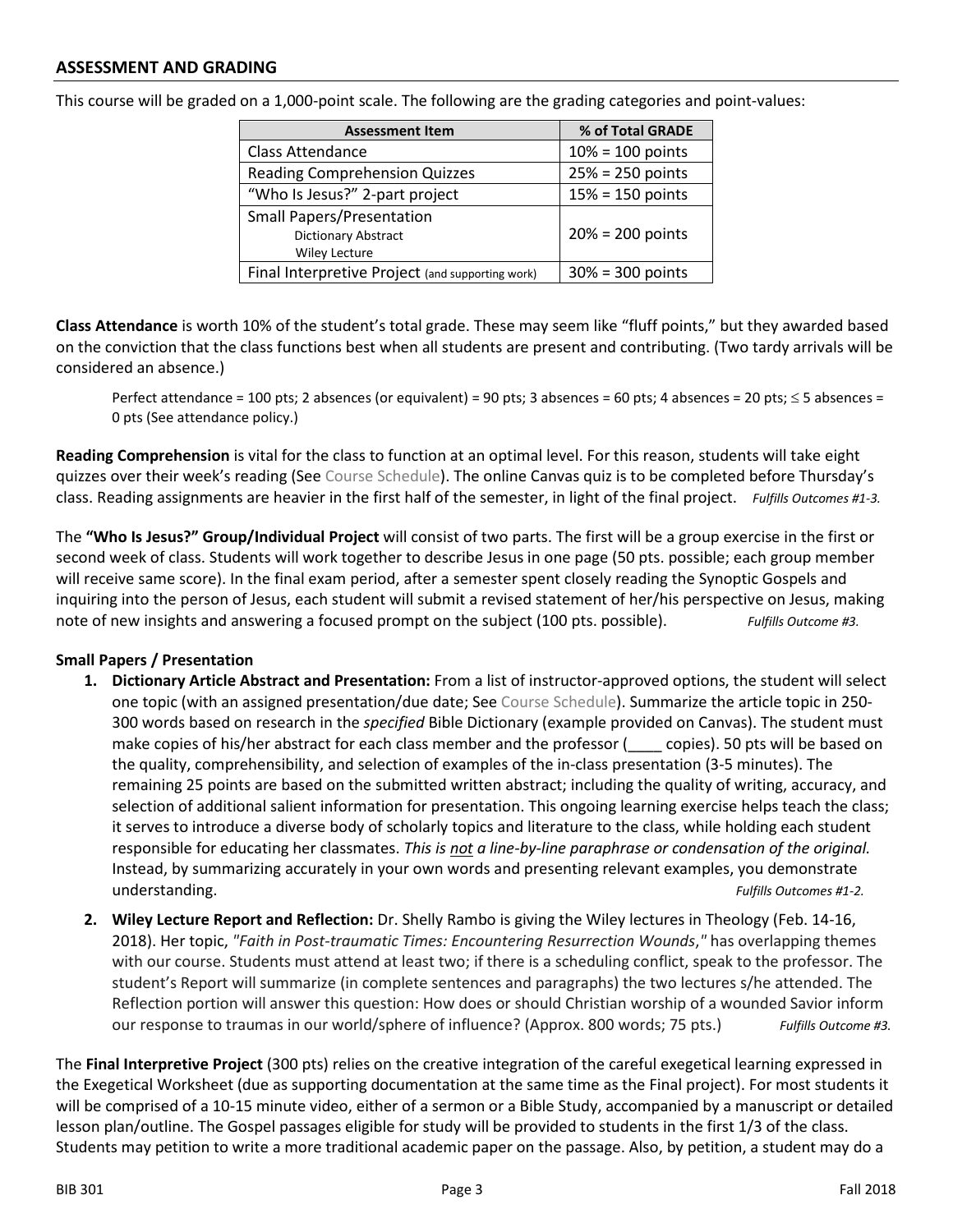studied, creative rewrite of one of Jesus's parables (accompanied by an Exegetical Worksheet). By petition, students may work in pairs, but the output need to be increased to account for the shared workload. For the Final Interpretive Sermon, Bible Study, or Parable Projects, 33.3% of the grade (100 pts) will be based on the Exegetical Worksheet and the remaining 200 on the final product itself. Abbreviated presentations will be given the last week of class; attendance of others' papers is mandatory. *Fulfills Outcomes #1 and 3.*

## **COURSE SCHEDULE AND ASSIGNMENTS**

| <b>UNIT</b>      | Wk             | <b>Date</b><br>$\overline{\mathbf{M}}$ = bring<br><b>Synopsis</b> | <b>Due</b><br><b>▶ Have read by class time; <math>\equiv</math> Paper due in class;</b><br>Complete online reading quiz before class time                                                                                                                                                                                                                            | <b>CLASS TOPIC</b><br>El Dictionary Article (indiv.<br>assigned)                                      |  |
|------------------|----------------|-------------------------------------------------------------------|----------------------------------------------------------------------------------------------------------------------------------------------------------------------------------------------------------------------------------------------------------------------------------------------------------------------------------------------------------------------|-------------------------------------------------------------------------------------------------------|--|
|                  | 1              | Thurs, Jan 11                                                     |                                                                                                                                                                                                                                                                                                                                                                      | <b>WHO IS JESUS?</b>                                                                                  |  |
|                  |                |                                                                   |                                                                                                                                                                                                                                                                                                                                                                      | <b>INTRODUCTION TO CLASS</b>                                                                          |  |
| M<br>A           | $\overline{2}$ | Tues, Jan 16                                                      | Sospel According to Mark (Read in one sitting)<br>> Carroll, J&tG, "Contexts" (pp. 3-4; stop before "Jews<br>within"); "Genre" (pp. 28-29)<br>In class: <u></u> ent 1: "Who Is Jesus?" Group Paper                                                                                                                                                                   | <b>WHAT IS A GOSPEL?</b><br><b>MARK</b>                                                               |  |
|                  |                | Thurs, Jan 18                                                     | ▶ Reread Mark chs. 1-3<br>> Beavis, Mark ΠΑΙΔΕΙΑ, "Intro" (pp. 3-22; stop before<br>"Major themes"); Commentary & textboxes $\left[ \bigodot \right]$ :1:1-9;<br>1:16-45; 3:7-19; "Theological Issues" & textbox, pp. 70-<br>73<br>$\Box$ Reading Quiz #1                                                                                                            | <b>Q</b> Mark, Gospel of (NIDB)<br>*example<br><b>Q</b> Gospel (NIDB)                                 |  |
| R.<br>K          | 3              | Tues, Jan 23                                                      | $\triangleright$ Mark chs. 4-6<br>$\triangleright$ Beavis, Mark $\Pi$ AI $\Delta$ EIA, (pp. 74-87); $\bigodot$ 6:34-44<br>> Carroll, J&tG, "Contexts" cont'd (pp. 4-19)                                                                                                                                                                                              | <b>MARK, CONTINUED</b><br><b>Q</b> Son of Man                                                         |  |
|                  |                | Thurs, Jan 25                                                     | >Mark chs. 7-9<br>> Beavis, Mark ΠΑΙΔΕΙΑ, € 7:24-30; € 8:14-9:8<br>$\Box$ Reading Quiz #2                                                                                                                                                                                                                                                                            | <b>Q</b> Galilee (NIDB)<br><b>Q</b> Pharisees                                                         |  |
|                  |                | Tues, Jan 30                                                      | $\blacktriangleright$ Mark chs. 10-13                                                                                                                                                                                                                                                                                                                                | <b>MARK, CONTINUED</b>                                                                                |  |
|                  | 4              |                                                                   | ► Beavis, Mark ΠΑΙΔΕΙΑ, € 12:1-12 & Ch. 13, pp. 188-205                                                                                                                                                                                                                                                                                                              | <b>Q</b> Apocalypses and                                                                              |  |
|                  |                | Thurs, Feb 1                                                      | $\blacktriangleright$ Mark chs. 14-16<br>▶ Beavis, Mark ΠΑΙΔΕΙΑ, pp. 206-208; pp. 227-238                                                                                                                                                                                                                                                                            | Apocalypticism (ABD)                                                                                  |  |
|                  |                |                                                                   | $\Box$ Reading Quiz #3                                                                                                                                                                                                                                                                                                                                               | <b>Q</b> Passover and Feast of<br>Unleavened Bread (NIDB)                                             |  |
|                  |                | Tues, Feb 6 *                                                     | Classes this week are cancelled because professor is teaching M.Min. week-long intensive                                                                                                                                                                                                                                                                             |                                                                                                       |  |
|                  | 5              | Thurs, Feb 8 *                                                    | course; Students must attend at least 2 of 4 Wiley lectures next week:<br>#1: Lockdown: A Climate of Fear and "Posts", Wed. Feb. 14, 2018 @ 11-11:50am<br>#2: Seeing Invisible Wounds, Wed. Feb. 14, 2018 @ 1:30-2:20pm<br>#3: Touching Invisible Wounds, Thurs. Feb. 15, 2018 @ 9:30-10:20am<br>#4: Believing in the After-Living, Fri. Feb. 16, 2018 @ 8:30-9:20am |                                                                                                       |  |
| M<br>A<br>т<br>T | 6              | Tues, Feb 13<br>☑                                                 | Sospel According to Matthew 1-16<br>> Carroll, J&tG, Ch. 4 "Matthew" (pp. 89-115)                                                                                                                                                                                                                                                                                    | <b>MATTHEW</b><br><b>JESUS: JEWISH MESSIAH</b>                                                        |  |
|                  |                | Thurs, Feb 14<br>☑                                                | $\triangleright$ Matthew 17-28<br>> Carroll, J&tG, Ch. 4 "Matthew" (pp. 116-138)<br>$\Box$ Reading Quiz #4                                                                                                                                                                                                                                                           | <b>Example 1 Kingdom of God/Kingdom of</b><br>Heaven<br>Matthew, Gospel of (NIDB)<br><b>Q</b> Messiah |  |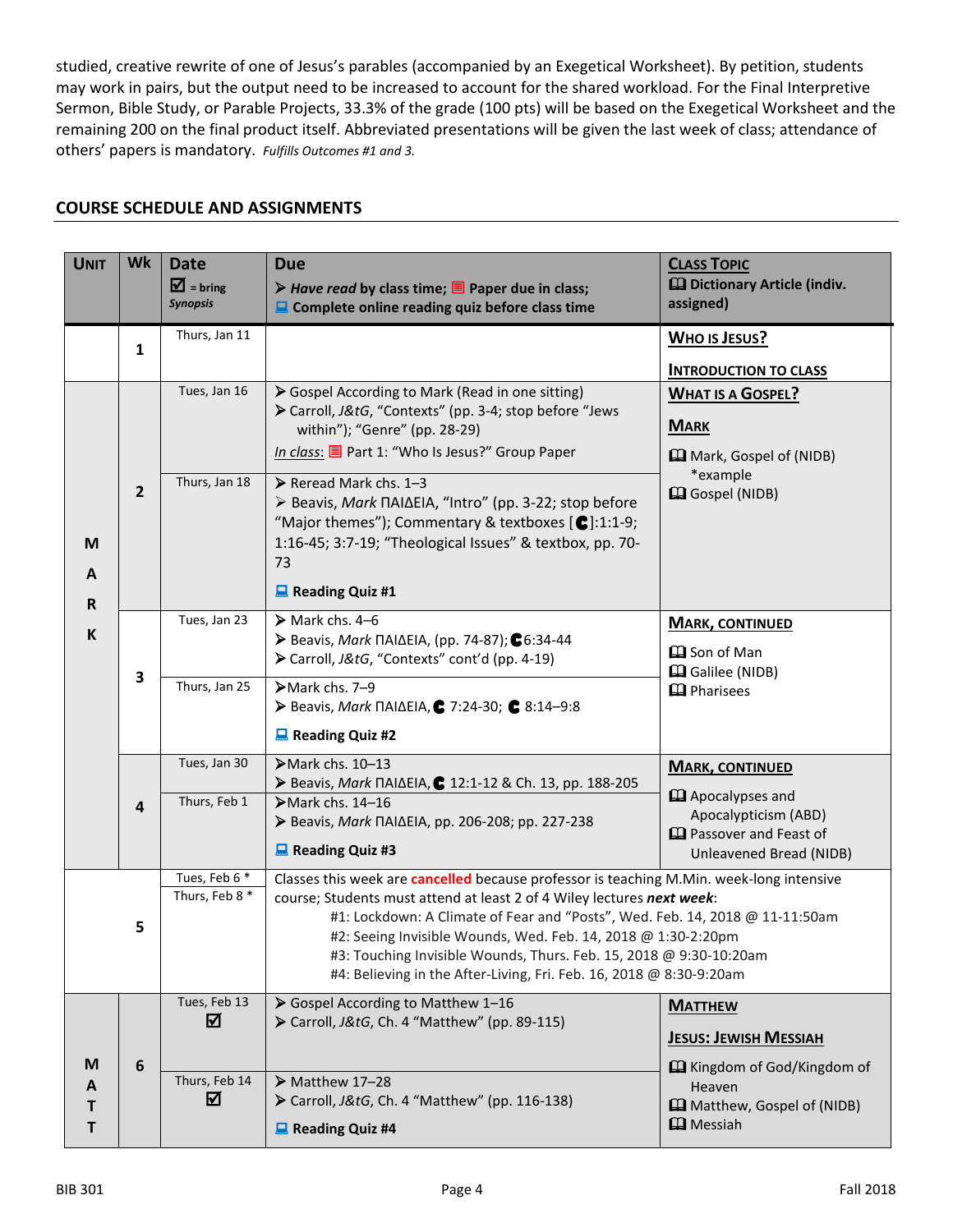| <b>UNIT</b> | Wk                                | <b>Date</b>                               | <b>Due</b>                                                                                                                                                                                                                                                                                     | <b>CLASS TOPIC</b>                                                                                                                            |  |  |
|-------------|-----------------------------------|-------------------------------------------|------------------------------------------------------------------------------------------------------------------------------------------------------------------------------------------------------------------------------------------------------------------------------------------------|-----------------------------------------------------------------------------------------------------------------------------------------------|--|--|
|             |                                   | $\overline{M}$ = bring<br><b>Synopsis</b> | ▶ Have read by class time; $\blacksquare$ Paper due in class;<br>Complete online reading quiz before class time                                                                                                                                                                                | <b>Q</b> Dictionary Article (indiv.<br>assigned)                                                                                              |  |  |
| н           |                                   | Tues, Feb 20                              | Sospel According to Luke 1-15                                                                                                                                                                                                                                                                  | <b>LUKE</b>                                                                                                                                   |  |  |
| E<br>W      |                                   | ☑                                         | > Carroll, J&tG, Ch. 5 "Luke" (pp. 139-171; stop before<br>"Inside-Out")                                                                                                                                                                                                                       | <b>JESUS: BORN</b>                                                                                                                            |  |  |
| U           | 7                                 | Thurs, Feb 22<br>☑                        | $\blacktriangleright$ Luke 16-24<br>> Carroll, J&tG, Ch. 5 "Luke" (start at "Inside-Out" pp. 171-<br>184)<br>$\Box$ Reading Quiz #5                                                                                                                                                            | <b>Q</b> Luke, Gospel of (NIDB)<br><b>Q</b> Jesus, Quest for the Historical<br>(ABD)<br><b>Q</b> Mary (NIDB)                                  |  |  |
| К<br>E      |                                   | Tues, Feb 27                              | Sospel According to John 1-12                                                                                                                                                                                                                                                                  | <b>JOHN</b>                                                                                                                                   |  |  |
|             |                                   |                                           | > Carroll, J&tG, Ch. 6 "John" (pp. 185-190; 195-219; stop                                                                                                                                                                                                                                      | <b>JESUS: WORD INCARNATE</b>                                                                                                                  |  |  |
|             |                                   |                                           | before "Techniques of Narration")                                                                                                                                                                                                                                                              | <b>Q</b> John, Gospel of (NIDB)                                                                                                               |  |  |
| O           | 8                                 |                                           | $\blacksquare$ Wiley Lecture Report due                                                                                                                                                                                                                                                        | <b>Q</b> God, Names of (NIDB)                                                                                                                 |  |  |
| н<br>N      |                                   | Thurs, Mar 1<br>☑                         | Sospel According to John 13-21<br>> Carroll, J&tG, Ch. 6 "John" (start at "Techniques of<br>Narration"; pp. 219-239)                                                                                                                                                                           | <b>Q</b> Incarnation (NIDB)<br><b>Q</b> Word, The (NIDB)                                                                                      |  |  |
|             |                                   |                                           | $\blacksquare$ Reading Quiz #6                                                                                                                                                                                                                                                                 |                                                                                                                                               |  |  |
|             | No CLASS: Spring Break, March 5-9 |                                           |                                                                                                                                                                                                                                                                                                |                                                                                                                                               |  |  |
|             |                                   | Tues, Mar 13                              | Sospel of Thomas (links provided-to this reading and                                                                                                                                                                                                                                           | <b>GOSPEL RELATIONSHIPS</b>                                                                                                                   |  |  |
| C           |                                   | ☑                                         | Thursday's reading-on Canvas)<br>> Carroll, J&tG, "Formation" & "Explanatory Models" (pp.                                                                                                                                                                                                      | <b>APOCRYPHAL GOSPELS</b>                                                                                                                     |  |  |
| A<br>N      | 9                                 |                                           | 29-36); "John's Relationship" (pp. 192-195); Ch7 "From<br>Ancient" (pp. 243-257)                                                                                                                                                                                                               | <b>Q</b> Synoptic Problem (ABD)<br><b>Q</b> Q (Gospel Source) [ABD]<br>Datessaron (ABD)                                                       |  |  |
| O<br>N      |                                   | Thurs, Mar 15                             | > Infancy Gospel of Thomas<br>▶ Protoevangelium of James<br>Sospel of Peter                                                                                                                                                                                                                    | <b>Q</b> Gospels, Apocryphal (ABD)<br>Methods: Redaction Criticism<br>(ABD), Literary Interpretation, NT<br>(NIDB), Text Criticism, NT (NIDB) |  |  |
|             |                                   |                                           | $\Box$ Reading Quiz #7                                                                                                                                                                                                                                                                         |                                                                                                                                               |  |  |
|             |                                   | Tues, Mar 20 *                            | LIBRARY SESSION ON RESEARCH METHODS (bring Exegetical Worksheet)                                                                                                                                                                                                                               |                                                                                                                                               |  |  |
|             | 10                                | Thurs, Mar 22*                            | > Bauckham, Jesus: A Very Short Introduction (ALL)<br>> Carroll, J&tG, beginning of Ch. 2 "Jesus and the<br>Emergence" (pp. 20-27)<br>Reading Quiz #8                                                                                                                                          | <b>JESUS: HISTORY AND THEOLOGY</b>                                                                                                            |  |  |
|             | Tues, Mar 27                      |                                           | *** From this point on, 6-9 hours weekly outside of class                                                                                                                                                                                                                                      | <b>JESUS: CRUCIFIED</b>                                                                                                                       |  |  |
|             | 11                                | ☑                                         | preparatory time should be used for research and<br>formulation of Final Interpretive Project. Participation in<br>class discussion and ongoing learning through lecture and<br>activities are still required. These classes will be beneficial<br>for final project and reworked Jesus Paper. | <b>Q</b> Passion Narratives (ABD)<br><b>Q</b> Cross (NIDB)                                                                                    |  |  |
|             |                                   | Thurs, Mar 29                             | <b>NO CLASS - EASTER BREAK</b>                                                                                                                                                                                                                                                                 |                                                                                                                                               |  |  |